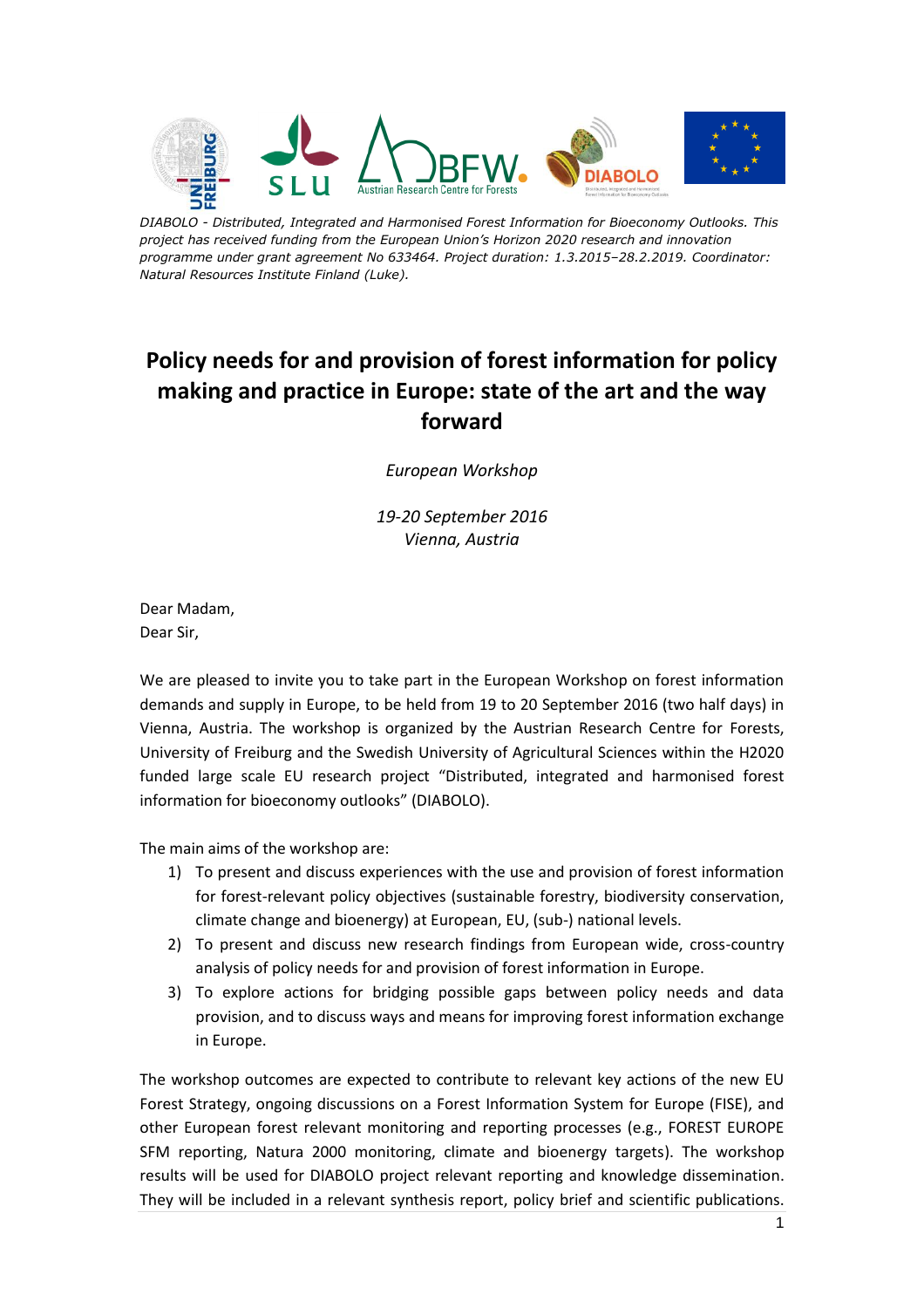The use of any workshop results will be subject to ethical rules (e.g., confidentiality) and research integrity principles.

As an expert in the field, your participation will greatly contribute to the discussions and success of the workshop. Please find attached practical information about the workshop (draft program, venue, logistic).

We would appreciate if you could confirm your participation to the workshop by **July 15th , 2016,** using the [online registration form](http://bfw.ac.at/rz/bfwcms.web?dok=10127)**.** When reaching the maximum number of participants, the registration for the workshop will be closed.

For information in terms of the workshop program, please contact Dr. Metodi Sotirov (ALU-FR): [metodi.sotirov@ifp.uni-freiburg.de.](mailto:metodi.sotirov@ifp.uni-freiburg.de)

For practical information about the venue, please contact: Ms. Alexandra Freudenschuss (BFW): [alexandra.freudenschuss@bfw.gv.at.](mailto:alexandra.freudenschuss@bfw.gv.at)

We look forward to your participation and valuable input to the workshop.

Yours sincerely,

Prof. Dr. Daniela Kleinschmit (ALU-FR), WP 1 Leader

Dr. Klemens Schadauer (BFW), Workshop Host Organisation

Prof. Dr. Tuula Packalen (LUKE), DIABOLO Project Coordinator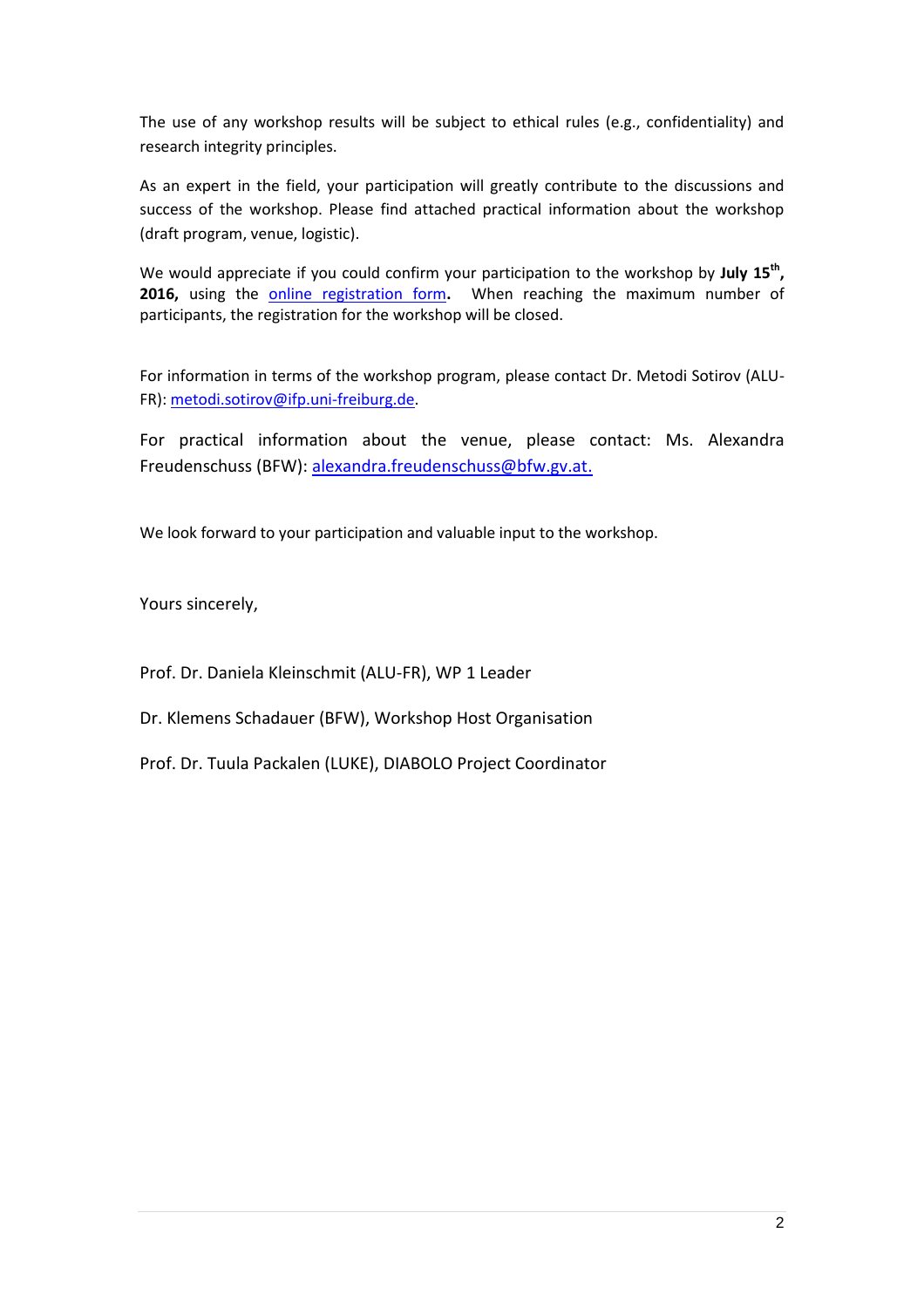## **Draft Workshop Programme**

|                                                                                                                                         | 19 <sup>th</sup> September 2016                                                  | <b>Speakers</b>                     |  |
|-----------------------------------------------------------------------------------------------------------------------------------------|----------------------------------------------------------------------------------|-------------------------------------|--|
| $13:00-$                                                                                                                                | Welcome address by the host country                                              | Dr. Peter Mayer, Director of the    |  |
| 13:10                                                                                                                                   | representative                                                                   | Austrian Research Centre for        |  |
|                                                                                                                                         |                                                                                  | Forests (BFW)                       |  |
| $13:10-$                                                                                                                                | Overview of the H2020 project - DIABOLO                                          | Prof. Dr. Tuula Packalen, DIABOLO   |  |
| 13:20                                                                                                                                   |                                                                                  | Project Coordinator                 |  |
| 13:20-                                                                                                                                  | Introduction to:                                                                 | Prof. Dr. Daniela Kleinschmit (ALU- |  |
| 13:30                                                                                                                                   | DIABOLO project work package 1 on<br>$\bullet$                                   | FR), DIABOLO WP1 Leader             |  |
|                                                                                                                                         | policy analysis of demands for and                                               |                                     |  |
|                                                                                                                                         | provision of forest data                                                         |                                     |  |
|                                                                                                                                         | Workshop objectives and agenda<br>$\bullet$                                      |                                     |  |
|                                                                                                                                         | SESSION I: Policy needs for and supply of forest information in Europe: key note |                                     |  |
| presentations from the perspective of policy makers as information users                                                                |                                                                                  |                                     |  |
| Key note presentations on experiences with and lessons from forest information provision<br>and use: European and national perspectives |                                                                                  |                                     |  |
| $13:30-$                                                                                                                                | Federal Ministry of Agriculture, Forests,<br>$\bullet$                           | Mr. Gerhard Mannsberger - Forest    |  |
| 13:50                                                                                                                                   | Environment and Waters (BMLFUW):                                                 | Director General, Austrian Federal  |  |
|                                                                                                                                         | national experience and an European                                              | Ministry for Agriculture, Forestry, |  |
|                                                                                                                                         | perspective from Austria                                                         | <b>Environment and Water</b>        |  |
|                                                                                                                                         |                                                                                  | Management                          |  |
| $13:50-$                                                                                                                                | <b>European Commission: Forest</b><br>$\bullet$                                  | Mr. Ernst Schulte, Head of Sector   |  |
| 14:10                                                                                                                                   | information needs to meet the                                                    | Forest, DG Environment, EU          |  |
|                                                                                                                                         | objectives of the EU Forest Strategy                                             | Commission                          |  |
|                                                                                                                                         | from the EU Biodiversity Strategy                                                |                                     |  |
|                                                                                                                                         | perspective (tbc.)                                                               |                                     |  |
| $14:10-$                                                                                                                                | <b>European Commission: Forest</b><br>$\bullet$                                  | Dr. Peter Wehrheim - Head of Unit   |  |
| 14:30                                                                                                                                   | information needs to meet the                                                    | Land Use and Finance for            |  |
|                                                                                                                                         | objectives of the EU Climate policy                                              | Innovation, DG Climate, EU          |  |
|                                                                                                                                         | perspective                                                                      | Commission                          |  |
| 14:30-                                                                                                                                  | <b>FOREST EUROPE: Forest information</b><br>$\bullet$                            | Mrs. Ľudmila Marušáková, Head of    |  |
| 14:50                                                                                                                                   | needs to monitor and report on                                                   | the FOREST EUROPE LUB               |  |
|                                                                                                                                         | sustainable forest management from                                               |                                     |  |
|                                                                                                                                         | an European policy perspective                                                   |                                     |  |
| 14:50-                                                                                                                                  | <b>Panel Discussion in Plenary</b>                                               | All speakers and workshop           |  |
| 15:30                                                                                                                                   |                                                                                  | participants                        |  |
|                                                                                                                                         |                                                                                  | Facilitator: Dr. Peter Mayer (BFW)  |  |
|                                                                                                                                         | 15:30-16:00 Coffee break                                                         |                                     |  |
| SESSION II: Policy needs for and supply of forest information in Europe: key note                                                       |                                                                                  |                                     |  |
|                                                                                                                                         | presentations from the perspective of forest data providers                      |                                     |  |
| 16:00-                                                                                                                                  | Joint Research Center (JRC): Data<br>$\bullet$                                   | Dr. Jesus San-Miguel, JRC, EU       |  |
| 16:20                                                                                                                                   | provision through a Forest Information                                           | Commission                          |  |
|                                                                                                                                         | System for Europe (FISE)                                                         |                                     |  |
| 16:20-                                                                                                                                  | <b>European National Forest Inventory</b><br>$\bullet$                           | Dr. Klemens Schadauer, ENFIN        |  |
| 16:40                                                                                                                                   | Network (ENFIN): Data provision                                                  | chair                               |  |
|                                                                                                                                         | through national forest inventories                                              |                                     |  |
| 16:40-                                                                                                                                  | Forest information demand and supply<br>$\bullet$                                | Dr. Sara Holmgren (SLU) & Dr.       |  |
| 17:00                                                                                                                                   | in Europe: a policy science perspective                                          | Metodi Sotirov (ALU-FR)             |  |
|                                                                                                                                         | from DIABOLO results (document                                                   |                                     |  |
|                                                                                                                                         | analysis, surveys and expert interviews)                                         |                                     |  |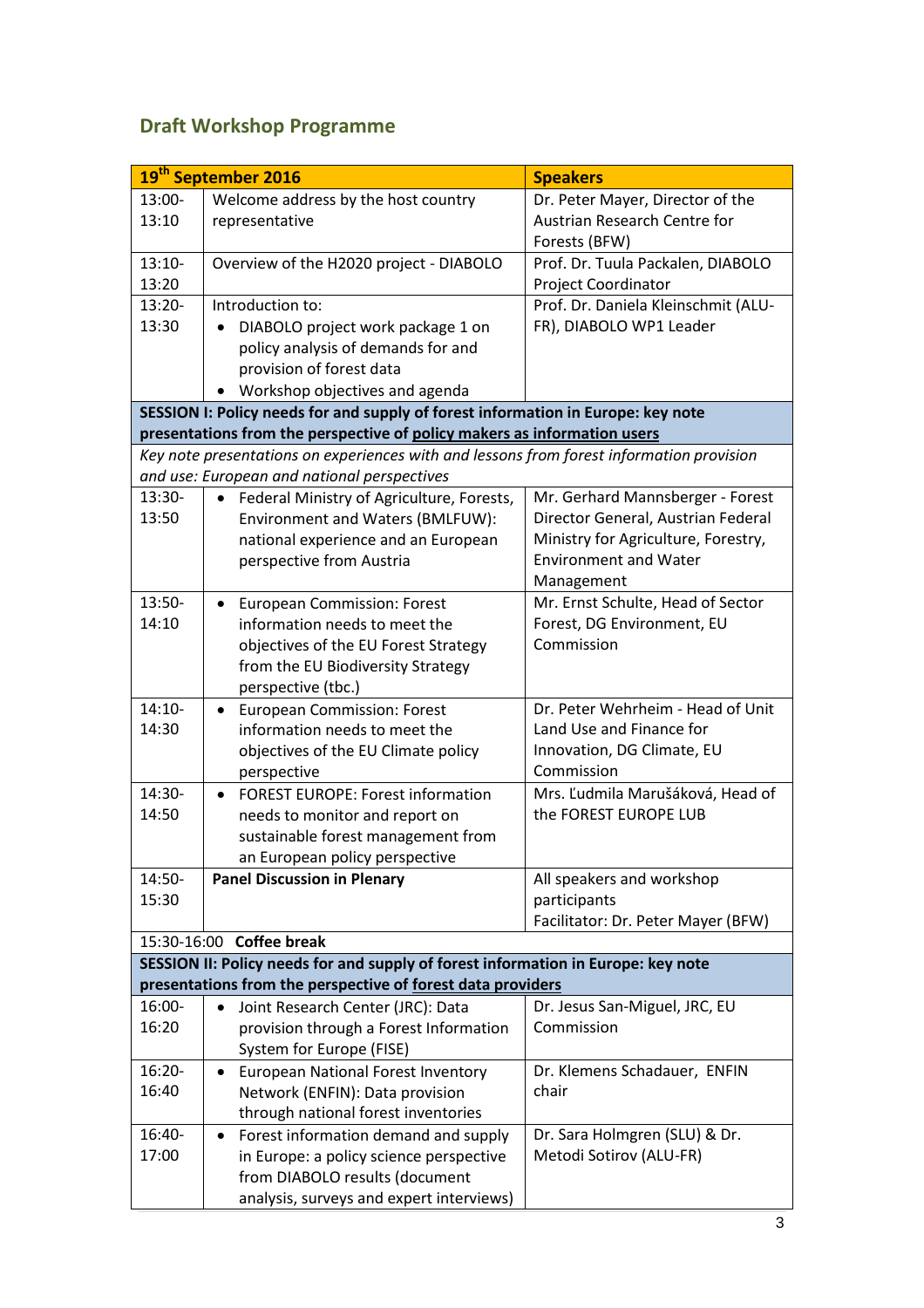| 17:00-                                                             | <b>Panel Discussion in Plenary</b>                                                                                                                                                                                                                                                                                                                                                                                                                                                                                                                                                                                                                                                                                                                              | All speakers and workshop                                                                                                                                                            |  |  |
|--------------------------------------------------------------------|-----------------------------------------------------------------------------------------------------------------------------------------------------------------------------------------------------------------------------------------------------------------------------------------------------------------------------------------------------------------------------------------------------------------------------------------------------------------------------------------------------------------------------------------------------------------------------------------------------------------------------------------------------------------------------------------------------------------------------------------------------------------|--------------------------------------------------------------------------------------------------------------------------------------------------------------------------------------|--|--|
| 17:30                                                              |                                                                                                                                                                                                                                                                                                                                                                                                                                                                                                                                                                                                                                                                                                                                                                 | participants                                                                                                                                                                         |  |  |
|                                                                    |                                                                                                                                                                                                                                                                                                                                                                                                                                                                                                                                                                                                                                                                                                                                                                 |                                                                                                                                                                                      |  |  |
|                                                                    |                                                                                                                                                                                                                                                                                                                                                                                                                                                                                                                                                                                                                                                                                                                                                                 | Facilitator: Dr. Peter Mayer (BFW)                                                                                                                                                   |  |  |
| 17:30-                                                             | Wrap Up Day 1 and Outlook Day 2                                                                                                                                                                                                                                                                                                                                                                                                                                                                                                                                                                                                                                                                                                                                 | Prof. Dr. Daniela Kleinschmit (ALU-                                                                                                                                                  |  |  |
| 17:45                                                              | (Announcement of focus/working groups)                                                                                                                                                                                                                                                                                                                                                                                                                                                                                                                                                                                                                                                                                                                          | FR)                                                                                                                                                                                  |  |  |
| Tbd.                                                               | Joint dinner                                                                                                                                                                                                                                                                                                                                                                                                                                                                                                                                                                                                                                                                                                                                                    | All workshop participants                                                                                                                                                            |  |  |
| 20 <sup>th</sup> September 2016                                    |                                                                                                                                                                                                                                                                                                                                                                                                                                                                                                                                                                                                                                                                                                                                                                 |                                                                                                                                                                                      |  |  |
| $9:00-$                                                            | Introduction to Day 2                                                                                                                                                                                                                                                                                                                                                                                                                                                                                                                                                                                                                                                                                                                                           | Dr. Metodi Sotirov (ALU-FR)                                                                                                                                                          |  |  |
| 9:15                                                               |                                                                                                                                                                                                                                                                                                                                                                                                                                                                                                                                                                                                                                                                                                                                                                 |                                                                                                                                                                                      |  |  |
| SESSION III: Working groups on the way forward and recommendations |                                                                                                                                                                                                                                                                                                                                                                                                                                                                                                                                                                                                                                                                                                                                                                 |                                                                                                                                                                                      |  |  |
| $9:15-$<br>10:45                                                   | Four parallel focus groups (FG):<br>FG 1 (Forest information for sustainable<br>forestry policy needs in Europe)<br>FG 2 (Forest information for forest-<br>٠<br>relevant biodiversity policy needs in<br>Europe)<br>FG3 (Forest information for forest-<br>relevant climate policy needs in Europe)<br>FG4 (Forest Information for forest-<br>$\bullet$<br>relevant energy policy needs in Europe)<br>Each FG will explore, discuss and report on:<br>Priority actions for bridging possible<br>gaps between policy needs for and<br>supply of forest information;<br>Recommendations for ways and means<br>$\qquad \qquad -$<br>to support information exchange and<br>knowledge communication.<br>All FG shall address both European and<br>national levels. | Workshop participants will be<br>distributed to four parallel sessions<br>(each session per FG)<br>Facilitation by the WP 1 team (ALU-<br>FR, SLU, BFW)<br>Results by FG rapporteurs |  |  |
| 10:45-11:15 Coffee break                                           |                                                                                                                                                                                                                                                                                                                                                                                                                                                                                                                                                                                                                                                                                                                                                                 |                                                                                                                                                                                      |  |  |
| $11:15-$                                                           | Presentation of FG results including                                                                                                                                                                                                                                                                                                                                                                                                                                                                                                                                                                                                                                                                                                                            | FG rapporteurs; All participants                                                                                                                                                     |  |  |
| 12:00                                                              | priority actions and recommendations on<br>the way forward                                                                                                                                                                                                                                                                                                                                                                                                                                                                                                                                                                                                                                                                                                      |                                                                                                                                                                                      |  |  |
| 12:00-                                                             | Plenary discussion of the FG results                                                                                                                                                                                                                                                                                                                                                                                                                                                                                                                                                                                                                                                                                                                            | All participants                                                                                                                                                                     |  |  |
| 12:30                                                              |                                                                                                                                                                                                                                                                                                                                                                                                                                                                                                                                                                                                                                                                                                                                                                 | Facilitator: Dr. Georg Winkel (EFI)                                                                                                                                                  |  |  |
| 12:30-                                                             | Workshop follow up and closure of the                                                                                                                                                                                                                                                                                                                                                                                                                                                                                                                                                                                                                                                                                                                           | WP1 team + Host institution                                                                                                                                                          |  |  |
| 12:40                                                              | workshop                                                                                                                                                                                                                                                                                                                                                                                                                                                                                                                                                                                                                                                                                                                                                        |                                                                                                                                                                                      |  |  |
|                                                                    | Joint Lunch 13:00-14:00                                                                                                                                                                                                                                                                                                                                                                                                                                                                                                                                                                                                                                                                                                                                         |                                                                                                                                                                                      |  |  |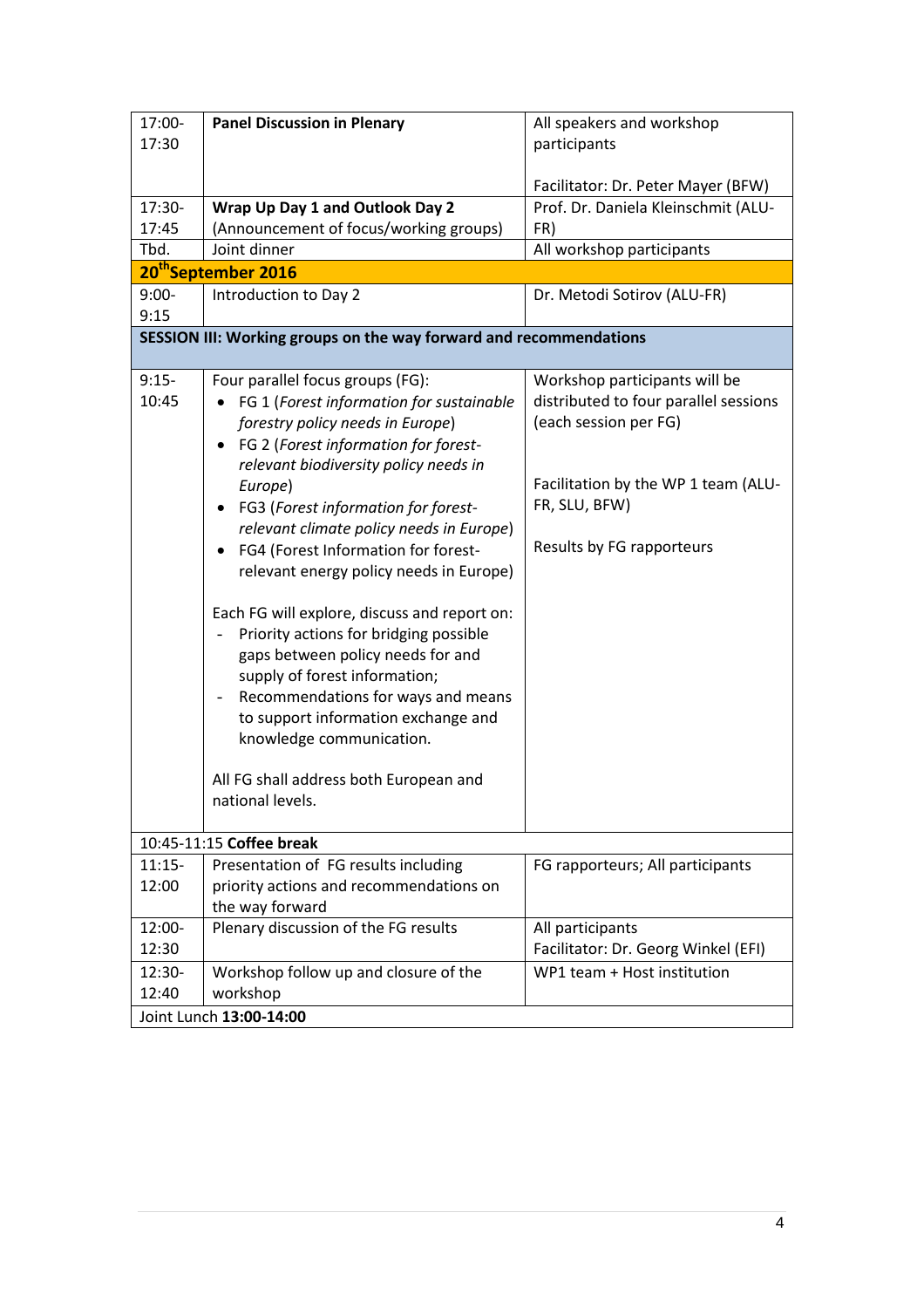### **About the venue**





#### **… from the airport:**

With the City Airport Train (CAT) or the Railway line S7 (S-Bahn) to **Wien-Mitte** (Landstrasse, Vienna City Airport Terminal). From there with the metro line U4 (marked green) in direction Hütteldorf until **Hietzing.** Then with the Bus 56A, 56B or 58A to **Montecucculi Place** (3 stations). Then 10 min walk to BFW (see map).

or

With the Vienna Airport Bus to station **Westbahnhof**. Then with metro line U6 (marked brown) in direction Siebenhirten to **Wien-Meidling (Philadelphia Brücke).** Then with bus 8A in direction ORF-Zentrum Künigelberg until **Klimtgasse**. Then 10 min walk to BFW (see map).

#### **… from the railway station Wien Meidling:**

International trains heading to Vienna Central Station also stop at the station Wien Meidling. There take bus 8A in direction ORF-Zentrum Künigelberg until **Klimtgasse**. Then 10 min walk to BFW (see map).